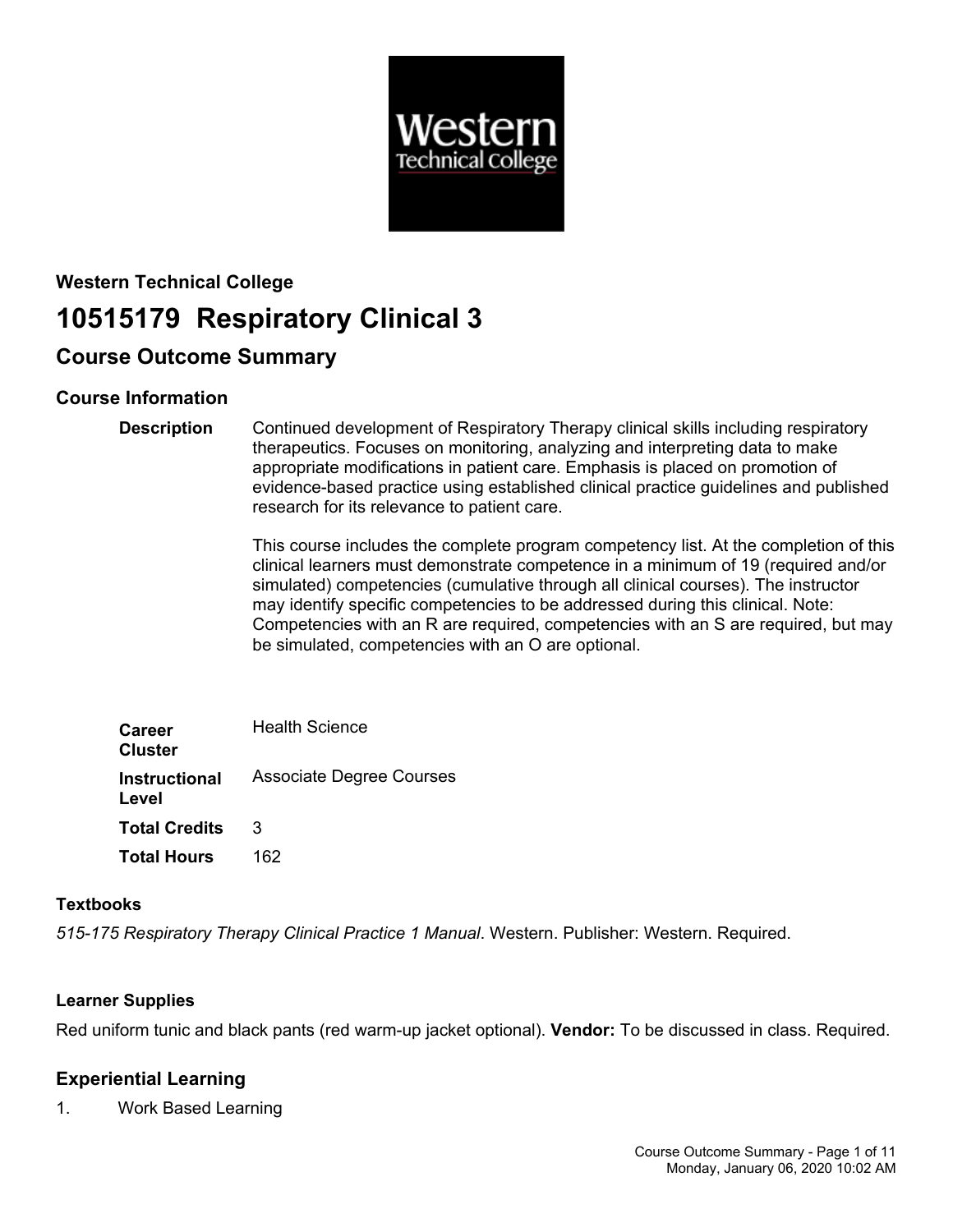# **Program Outcomes**

- 1. Apply respiratory therapy concepts to patient care situations.
- 2. Demonstrate technical proficiency required to fulfill the role of a Respiratory Therapist.
- 3. Practice respiratory therapy according to established professional and ethical standards.

## **Course Competencies**

### **1. Demonstrate competence in 19 clinical competencies**

**Assessment Strategies**

1.1. in a clinical setting.

**Criteria**

*Your performance will be successful when:*

1.1. you obtain check-offs for at least 19 clinical competencies on this list; your instructor may or may not assign specific competencies

### **2. Apply standard precautions R**

**Assessment Strategies**

- 2.1. in a clinical setting
- 2.2. through an oral or written response to scenarios and/or questions

**Criteria**

*Your performance will be successful when:*

- 2.1. you perform the relevant steps on the procedure checklist
- 2.2. you perform the procedure according to the clinical practice guidelines and/or evidence based medicine
- 2.3. you perform the procedure according to institutional policies

### **3. Assess vital signs R**

**Assessment Strategies**

- 3.1. in a clinical setting
- 3.2. through an oral or written response to scenarios and/or questions

**Criteria**

*Your performance will be successful when:*

- 3.1. you perform the relevant steps on the procedure checklist
- 3.2. you perform the procedure according to the clinical practice guidelines and/or evidence based medicine
- 3.3. you perform the procedure according to institutional policies

### **4. Provide education to the patient and family R**

#### **Assessment Strategies**

- 4.1. by performing and/or assisting with procedure in a clinical setting or simulation<br>4.2. through an oral or written response to scenarios and/or questions
- through an oral or written response to scenarios and/or questions

**Criteria**

- 4.1. you perform the relevant steps on the procedure checklist
- 4.2. you perform the procedure according to the clinical practice guidelines and/or evidence based medicine
- 4.3. you perform the procedure according to institutional policies

### **5. Perform pulse oximetry R**

### **Assessment Strategies**

- 5.1. in a clinical setting
- 5.2. through an oral or written response to scenarios and/or questions

#### **Criteria**

*Your performance will be successful when:*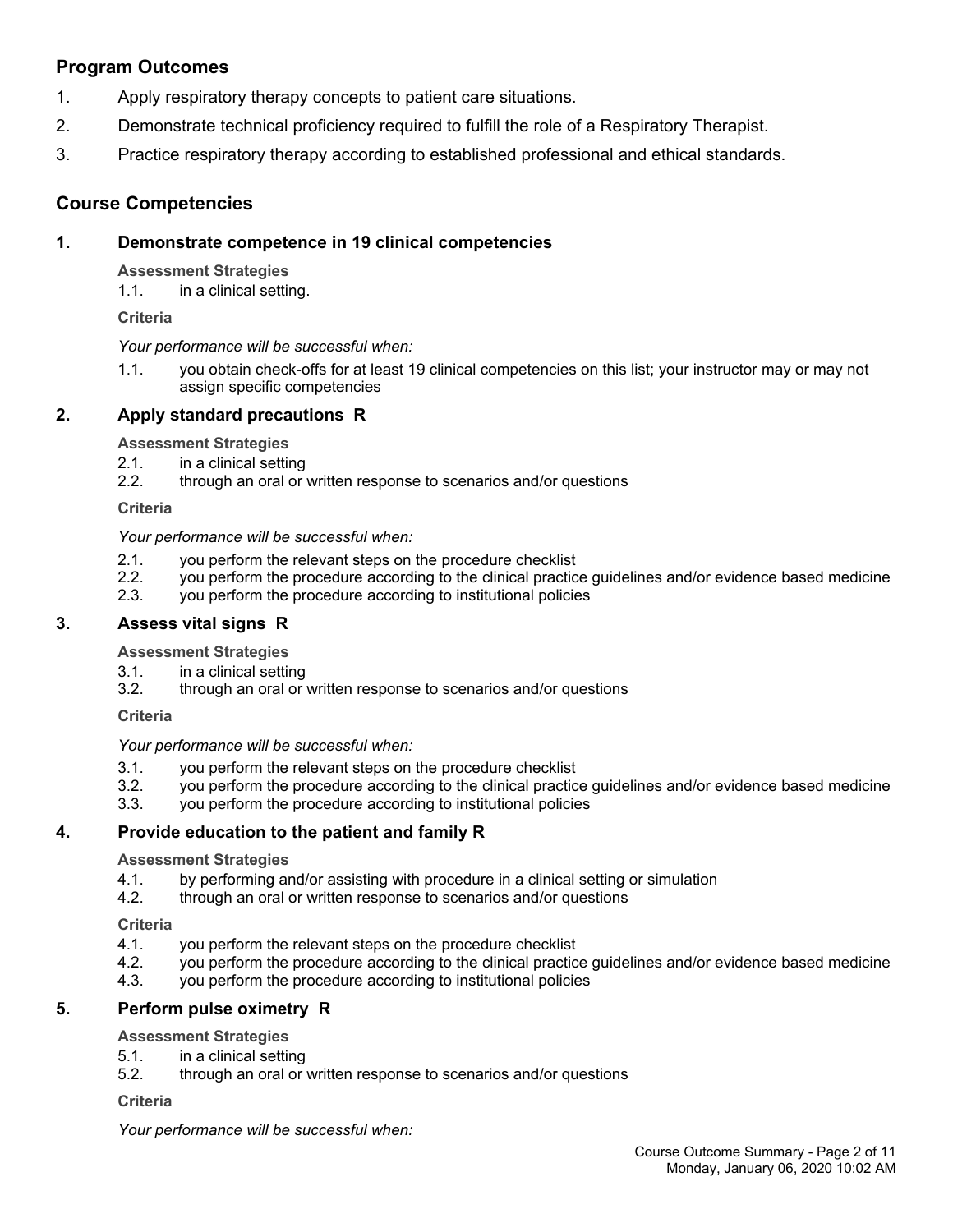- 5.1. you perform the relevant steps on the procedure checklist
- 5.2. you perform the procedure according to the clinical practice guidelines and/or evidence based medicine
- 5.3. you perform the procedure according to institutional policies

### **6. Perform chart review R**

### **Assessment Strategies**

- 6.1. in a clinical setting
- 6.2. through an oral or written response to scenarios and/or questions

#### **Criteria**

*Your performance will be successful when:*

- 6.1. you perform the relevant steps on the procedure checklist
- 6.2. you perform the procedure according to the clinical practice guidelines and/or evidence based medicine
- 6.3. you perform the procedure according to institutional policies

### **7. Demonstrate cylinder safety R**

#### **Assessment Strategies**

- 7.1. in a clinical setting
- 7.2. through an oral or written response to scenarios and/or questions

#### **Criteria**

*Your performance will be successful when:*

- 7.1. you perform the relevant steps on the procedure checklist
- 7.2. you perform the procedure according to the clinical practice guidelines and/or evidence based medicine
- 7.3. you perform the procedure according to institutional policies

### **8. Administer oxygen therapy R**

**Assessment Strategies**

- 8.1. in a clinical setting
- 8.2. through an oral or written response to scenarios and/or questions

#### **Criteria**

*Your performance will be successful when:*

- 8.1. you perform the relevant steps on the procedure checklist
- 8.2. you perform the procedure according to the clinical practice guidelines and/or evidence based medicine
- 8.3. you perform the procedure according to institutional policies

### **9. Perform open system suctioning R**

**Assessment Strategies**

- 9.1. in a clinical setting
- 9.2. through an oral or written response to scenarios and/or questions

**Criteria**

*Your performance will be successful when:*

- 9.1. you perform the relevant steps on the procedure checklist
- 9.2. you perform the procedure according to the clinical practice guidelines and/or evidence based medicine
- 9.3. you perform the procedure according to institutional policies

### **10. Perform closed system suctioning R**

#### **Assessment Strategies**

- 10.1. in a clinical setting
- 10.2. through an oral or written response to scenarios and/or questions

**Criteria**

#### *Your performance will be successful when:*

- 10.1. you perform the relevant steps on the procedure checklist
- 10.2. you perform the procedure according to the clinical practice guidelines and/or evidence based medicine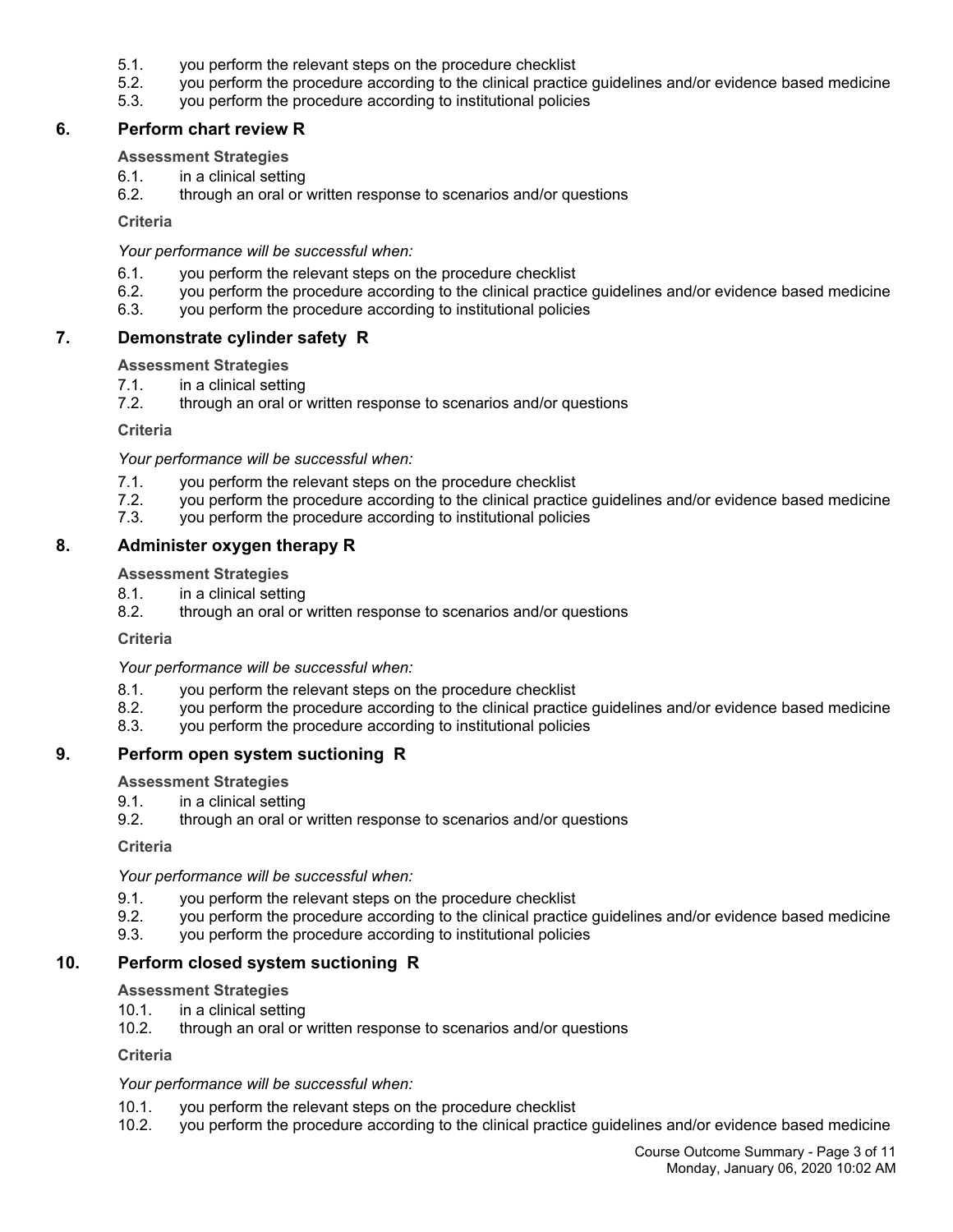10.3. you perform the procedure according to institutional policies

### **11. Perform extubation R**

### **Assessment Strategies**

- 11.1. in a clinical setting
- 11.2. through an oral or written response to scenarios and/or questions

### **Criteria**

### *Your performance will be successful when:*

- 11.1. you perform the relevant steps on the procedure checklist
- 11.2. you perform the procedure according to the clinical practice guidelines and/or evidence based medicine
- 11.3. you perform the procedure according to institutional policies

### **12. Perform arterial puncture R**

### **Assessment Strategies**

- 12.1. in a clinical setting
- 12.2. through an oral or written response to scenarios and/or questions

### **Criteria**

### *Your performance will be successful when:*

- 12.1. you perform the relevant steps on the procedure checklist
- 12.2. you perform the procedure according to the clinical practice guidelines and/or evidence based medicine
- 12.3. you perform the procedure according to institutional policies

### **13. Administer bronchial hygiene adjuncts (i.e. flutter, pep, vest) R**

### **Assessment Strategies**

- 13.1. by performing and/or assisting with procedure in a clinical setting or simulation
- 13.2. through an oral or written response to scenarios and/or questions

### **Criteria**

- 13.1. you perform the relevant steps on the procedure checklist
- 13.2. you perform the procedure according to the clinical practice guidelines and/or evidence based medicine
- 13.3. you perform the procedure according to institutional policies

### **14. Manage artificial airways R**

### **Assessment Strategies**

- 14.1. by performing and/or assisting with procedure in a clinical setting or simulation
- 14.2. through an oral or written response to scenarios and/or questions

### **Criteria**

- 14.1. you perform the relevant steps on the procedure checklist
- 14.2. you perform the procedure according to the clinical practice guidelines and/or evidence based medicine
- 14.3. you perform the procedure according to institutional policies

### **15. Manage ventilator modes based on patient need R**

### **Assessment Strategies**

- 15.1. by performing and/or assisting with procedure in a clinical setting or simulation
- 15.2. through an oral or written response to scenarios and/or questions

### **Criteria**

- 15.1. you perform the relevant steps on the procedure checklist<br>15.2. vou perform the procedure according to the clinical practic
- 15.2. you perform the procedure according to the clinical practice guidelines and/or evidence based medicine
- 15.3. you perform the procedure according to institutional policies

### **16. Manage non-invasive positive pressure ventilation R**

### **Assessment Strategies**

- 16.1. by performing and/or assisting with procedure in a clinical setting or simulation
- 16.2. through an oral or written response to scenarios and/or questions

### **Criteria**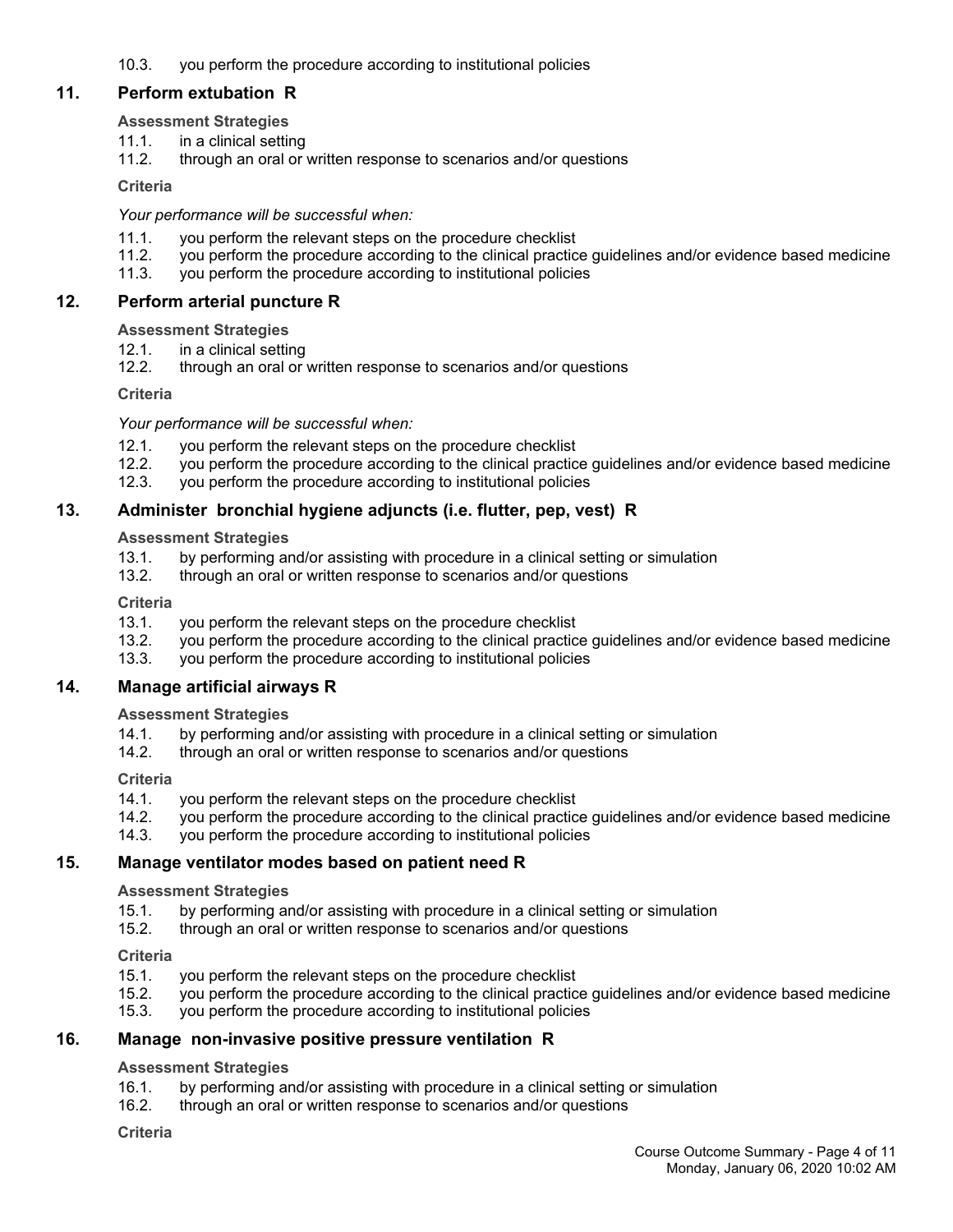- 16.1. you perform the relevant steps on the procedure checklist
- 16.2. you perform the procedure according to the clinical practice guidelines and/or evidence based medicine
- 16.3. you perform the procedure according to institutional policies

### **17. Administer aerosolized medication R**

#### **Assessment Strategies**

- 17.1. by performing and/or assisting with procedure in a clinical setting or simulation
- 17.2. through an oral or written response to scenarios and/or questions

#### **Criteria**

- 17.1. you perform the relevant steps on the procedure checklist
- 17.2. you perform the procedure according to the clinical practice guidelines and/or evidence based medicine
- 17.3. you perform the procedure according to institutional policies

### **18. Evaluate patient response to mechanical ventilation R**

#### **Assessment Strategies**

- 18.1. by performing and/or assisting with procedure in a clinical setting or simulation 18.2. through an oral or written response to scenarios and/or questions
- through an oral or written response to scenarios and/or questions

#### **Criteria**

- 18.1. you perform the relevant steps on the procedure checklist
- 18.2. you perform the procedure according to the clinical practice guidelines and/or evidence based medicine
- 18.3. you perform the procedure according to institutional policies

#### **19. Initiate mechanical ventilation R**

#### **Assessment Strategies**

- 19.1. by performing and/or assisting with procedure in a clinical setting or simulation<br>19.2. through an oral or written response to scenarios and/or questions
- through an oral or written response to scenarios and/or questions

#### **Criteria**

- 19.1. you perform the relevant steps on the procedure checklist
- 19.2. you perform the procedure according to the clinical practice guidelines and/or evidence based medicine
- 19.3. you perform the procedure according to institutional policies

### **20. Evaluate patient readiness for liberation from mechanical ventilation R**

### **Assessment Strategies**

- 20.1. by performing and/or assisting with procedure in a clinical setting or simulation
- 20.2. through an oral or written response to scenarios and/or questions

#### **Criteria**

- 20.1. you perform the relevant steps on the procedure checklist
- 20.2. you perform the procedure according to the clinical practice guidelines and/or evidence based medicine
- 20.3. you perform the procedure according to institutional policies

### **21. Administer hyperinflation therapy adjuncts i.e. incentive spirometry, intermittent positive pressure breathing, PAP R**

#### **Assessment Strategies**

- 21.1. by performing and/or assisting with procedure in a clinical setting or simulation
- 21.2. through an oral or written response to scenarios and/or questions

#### **Criteria**

- 21.1. you perform the relevant steps on the procedure checklist
- 21.2. you perform the procedure according to the clinical practice guidelines and/or evidence based medicine
- 21.3. you perform the procedure according to institutional policies

### **22. Demonstrate strategies to prevent ventilator associated events R**

### **Assessment Strategies**

- 22.1. by performing and/or assisting with procedure in a clinical setting or simulation
- 22.2. through an oral or written response to scenarios and/or questions

#### **Criteria**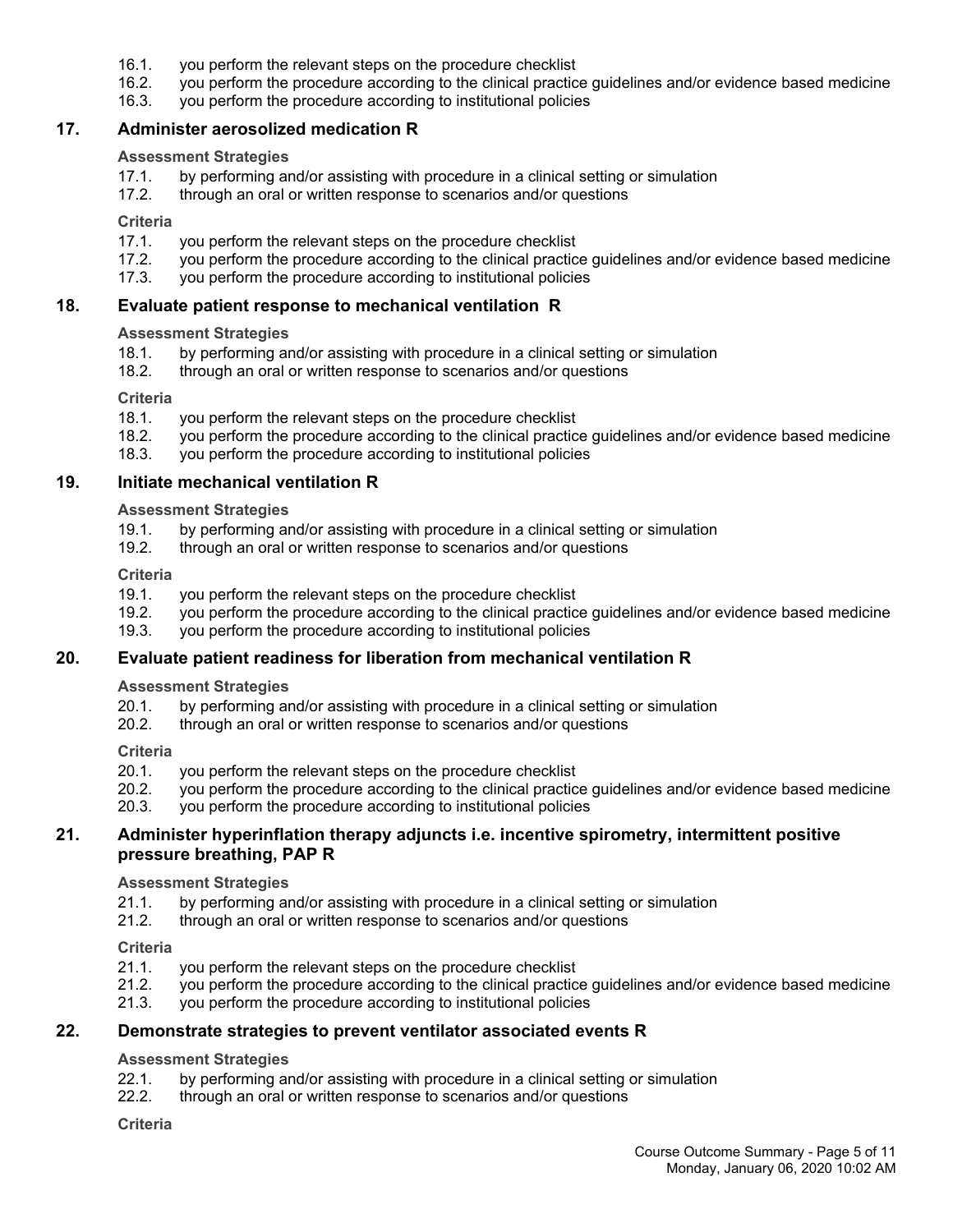- 22.1. you perform the relevant steps on the procedure checklist
- 22.2. you perform the procedure according to the clinical practice guidelines and/or evidence based medicine
- 22.3. you perform the procedure according to institutional policies

### **23. Implement weaning protocols R**

#### **Assessment Strategies**

- 23.1. by performing and/or assisting with procedure in a clinical setting or simulation
- 23.2. through an oral or written response to scenarios and/or questions

#### **Criteria**

- 23.1. you perform the relevant steps on the procedure checklist
- 23.2. you perform the procedure according to the clinical practice guidelines and/or evidence based medicine
- 23.3. you perform the procedure according to institutional policies

#### **24. Perform a pulmonary exam R**

### **Assessment Strategies**

- 24.1. in a clinical setting
- 24.2. through an oral or written response to scenarios and/or questions

#### **Criteria**

#### *Your performance will be successful when:*

- 24.1. you perform the relevant steps on the procedure checklist
- 24.2. you perform the procedure according to the clinical practice guidelines and/or evidence based medicine
- 24.3. you perform the procedure according to institutional policies

### **25. Participate as a member of the interprofessional care management team R**

### **Assessment Strategies**

- 25.1. by performing and/or assisting with procedure in a clinical setting or simulation
- 25.2. through an oral or written response to scenarios and/or questions

#### **Criteria**

- 25.1. you meet with the care team
- 25.2. you use effective communicate strategies
- 25.3. you provide recommendations for changes to the therapeutic care plan
- 25.4. you accept feedback in a professional manner

### **26. Perform manual ventilation according to patient needs S**

#### **Assessment Strategies**

- 26.1. by performing and/or assisting with procedure in a clinical setting or simulation
- 26.2. through an oral or written response to scenarios and/or questions

#### **Criteria**

- 26.1. you perform the relevant steps on the procedure checklist
- 26.2. you perform the procedure according to the clinical practice guidelines and/or evidence based medicine
- 26.3. you perform the procedure according to institutional policies

### **27. Evaluate hemodynamic data S**

#### **Assessment Strategies**

- 27.1. by performing and/or assisting with procedure in a clinical setting or simulation
- 27.2. through an oral or written response to scenarios and/or questions

#### **Criteria**

- 27.1. you perform the relevant steps on the procedure checklist
- 27.2. you perform the procedure according to the clinical practice guidelines and/or evidence based medicine
- 27.3. you perform the procedure according to institutional policies

### **28. Evaluate need for home oxygen therapy for example oxygen titration with exercise S**

### **Assessment Strategies**

- 28.1. by performing and/or assisting with procedure in a clinical setting or simulation
- 28.2. through an oral or written response to scenarios and/or questions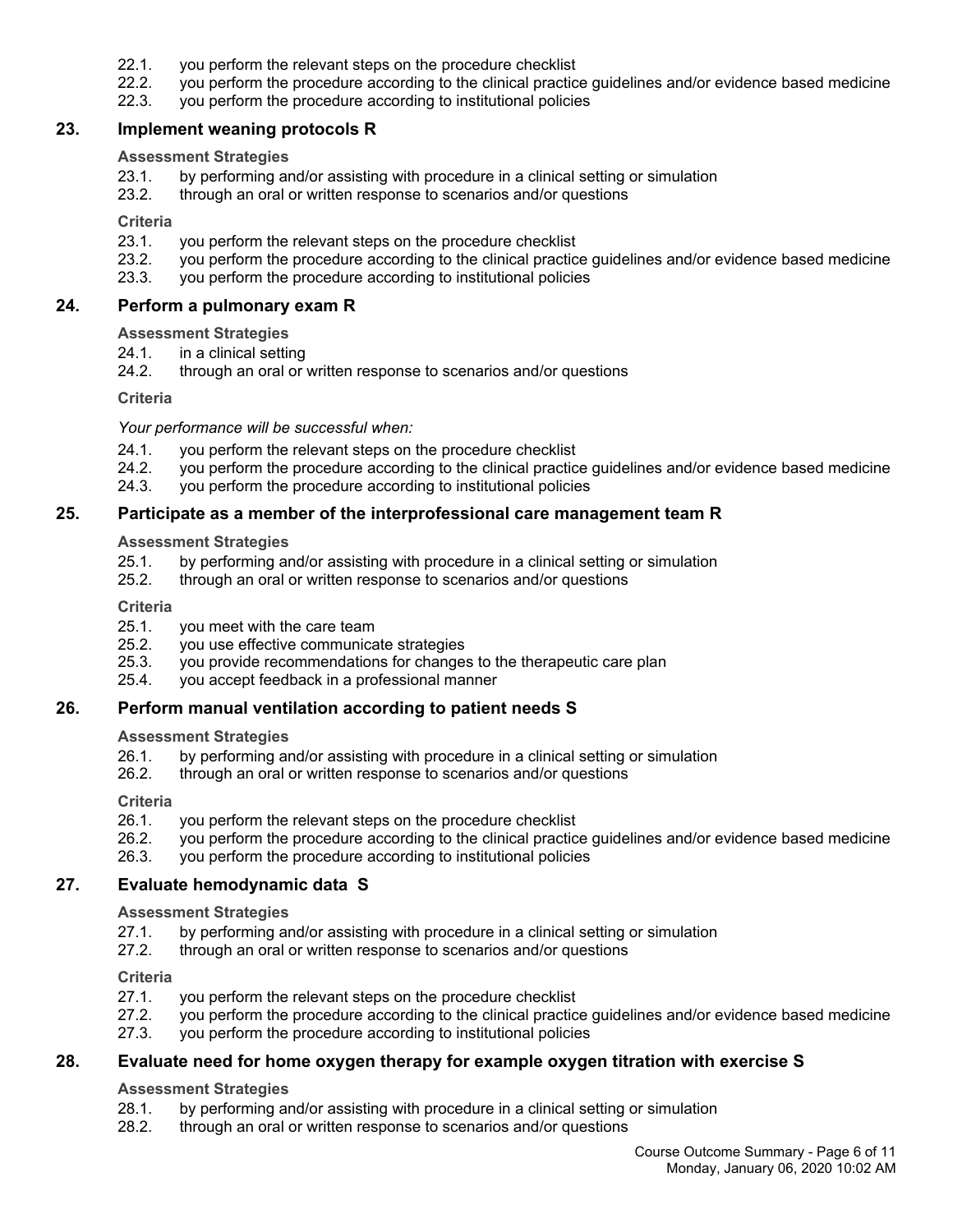**Criteria**

- 28.1. you perform the relevant steps on the procedure checklist
- 28.2. you perform the procedure according to the clinical practice guidelines and/or evidence based medicine
- 28.3. you perform the procedure according to institutional policies

### **29. Perform tracheostomy care S**

### **Assessment Strategies**

- 29.1. by performing and/or assisting with procedure in a clinical setting or simulation
- 29.2. through an oral or written response to scenarios and/or questions

**Criteria**

- 29.1. you perform the relevant steps on the procedure checklist
- 29.2. you perform the procedure according to the clinical practice guidelines and/or evidence based medicine 29.3. vou perform the procedure according to institutional policies
- you perform the procedure according to institutional policies

### **30. Interpret capnography results S**

### **Assessment Strategies**

- 30.1. by performing and/or assisting with procedure in a clinical setting or simulation
- 30.2. through an oral or written response to scenarios and/or questions

**Criteria**

- 30.1. you perform the relevant steps on the procedure checklist
- 30.2. you perform the procedure according to the clinical practice guidelines and/or evidence based medicine
- 30.3. you perform the procedure according to institutional policies

### **31. Manage mechanical ventilation of the neonate/pediatric patient S**

**Assessment Strategies**

- 31.1. by performing and/or assisting with procedure in a clinical setting or simulation
- 31.2. through an oral or written response to scenarios and/or questions

**Criteria**

- 31.1. you perform the relevant steps on the procedure checklist
- 31.2. you perform the procedure according to the clinical practice guidelines and/or evidence based medicine
- 31.3. you perform the procedure according to institutional policies

### **32. Administer chest physical therapy S**

**Assessment Strategies**

- 32.1. in a clinical setting or simulation
- 32.2. through an oral or written response to scenarios and/or questions

**Criteria**

*Your performance will be successful when:*

- 32.1. you perform the relevant steps on the procedure checklist
- 32.2. you perform the procedure according to the clinical practice guidelines and/or evidence based medicine
- 32.3. you perform the procedure according to institutional policies

### **33. Set up large volume medication nebulizer S**

**Assessment Strategies**

- 33.1. in a clinical setting or simulation
- 33.2. through an oral or written response to scenarios and/or questions

**Criteria**

#### *Your performance will be successful when:*

- 33.1. you perform the relevant steps on the procedure checklist
- 33.2. you perform the procedure according to the clinical practice guidelines and/or evidence based medicine
- 33.3. you perform the procedure according to institutional policies

### **34. Change ventilator circuit S**

**Assessment Strategies**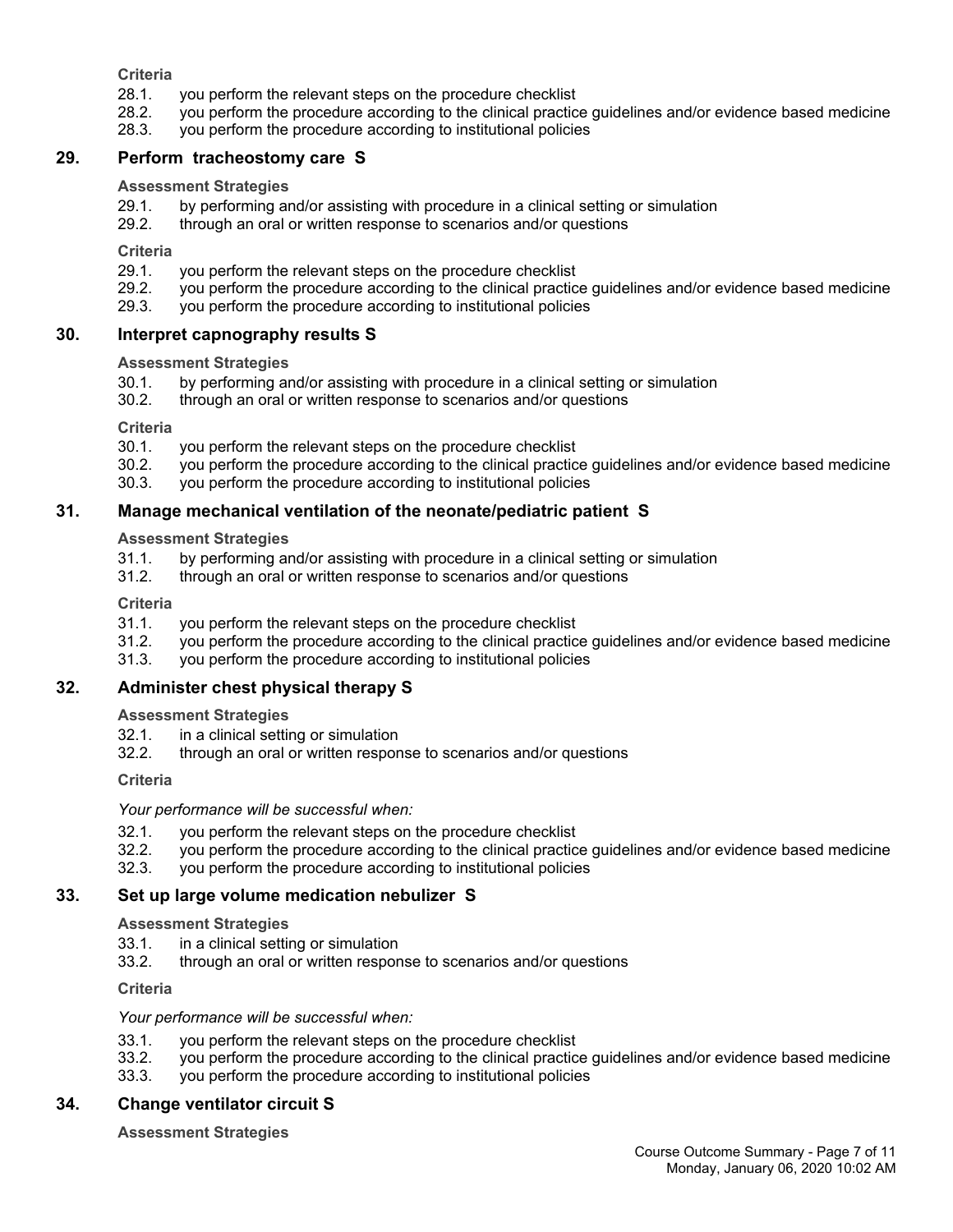- 34.1. in a clinical setting or simulation
- 34.2. through an oral or written response to scenarios and/or questions

**Criteria**

*Your performance will be successful when:*

- 34.1. you perform the relevant steps on the procedure checklist
- 34.2. you perform the procedure according to the clinical practice guidelines and/or evidence based medicine
- 34.3. you perform the procedure according to institutional policies

### **35. Assist with intubation S**

**Assessment Strategies**

- 35.1. in a clinical setting or simulation
- 35.2. through an oral or written response to scenarios and/or questions

**Criteria**

#### *Your performance will be successful when:*

- 35.1. you perform the relevant steps on the procedure checklist
- 35.2. you perform the procedure according to the clinical practice guidelines and/or evidence based medicine
- 35.3. you perform the procedure according to institutional policies

### **36. Perform nasotracheal suctioning S**

**Assessment Strategies**

- 36.1. in a clinical setting or simulation
- 36.2. through an oral or written response to scenarios and/or questions

**Criteria**

#### *Your performance will be successful when:*

- 36.1. you perform the relevant steps on the procedure checklist
- 36.2. you perform the procedure according to the clinical practice guidelines and/or evidence based medicine
- 36.3. you perform the procedure according to institutional policies

### **37. Perform screening spirometry S**

#### **Assessment Strategies**

- 37.1. in a clinical setting or simulation
- 37.2. through an oral or written response to scenarios and/or questions

**Criteria**

*Your performance will be successful when:*

- 37.1. you perform the relevant steps on the procedure checklist
- 37.2. you perform the procedure according to the clinical practice guidelines and/or evidence based medicine
- 37.3. you perform the procedure according to institutional policies

### **38. Perform 12 lead EKGs S**

#### **Assessment Strategies**

- 38.1. in a clinical setting or simulation
- 38.2. through an oral or written response to scenarios and/or questions

### **Criteria**

#### *Your performance will be successful when:*

- 38.1. you perform the relevant steps on the procedure checklist
- 38.2. you perform the procedure according to the clinical practice guidelines and/or evidence based medicine
- 38.3. you perform the procedure according to institutional policies

### **39. Perform a trach change O**

### **Assessment Strategies**

- 39.1. by performing and/or assisting with procedure in a clinical setting or simulation
- 39.2. through an oral or written response to scenarios and/or questions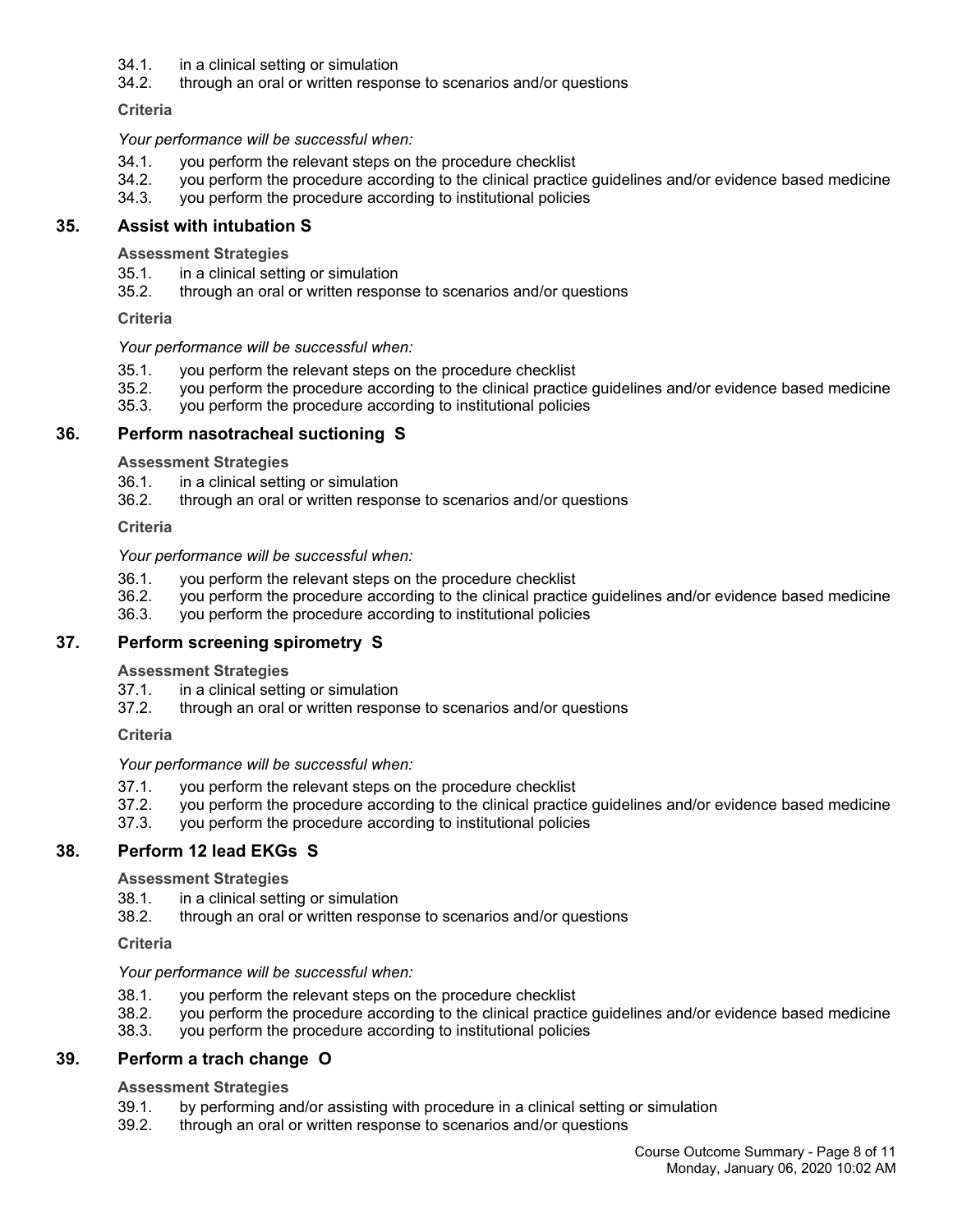### **Criteria**

*Your performance will be successful when:*

- 39.1. you perform the relevant steps on the procedure checklist
- 39.2. you perform the procedure according to the clinical practice guidelines and/or evidence based medicine
- 39.3. you perform the procedure according to institutional policies

### **40. Perform sputum induction O**

#### **Assessment Strategies**

- 40.1. by performing and/or assisting with procedure in a clinical setting or simulation
- 40.2. through an oral or written response to scenarios and/or questions

#### **Criteria**

*Your performance will be successful when:*

- 40.1. you perform the relevant steps on the procedure checklist
- 40.2. you perform the procedure according to the clinical practice guidelines and/or evidence based medicine
- 40.3. you perform the procedure according to institutional policies

### **41. Assist with bronchoscopy O**

#### **Assessment Strategies**

- 41.1. by performing and/or assisting with procedure in a clinical setting or simulation
- 41.2. through an oral or written response to scenarios and/or questions

#### **Criteria**

*Your performance will be successful when:*

- 41.1. you perform the relevant steps on the procedure checklist
- 41.2. you perform the procedure according to the clinical practice guidelines and/or evidence based medicine
- 41.3. you perform the procedure according to institutional policies

### **42. Assist with thoracentesis O**

#### **Assessment Strategies**

- 42.1. by performing and/or assisting with procedure in a clinical setting or simulation
- 42.2. through an oral or written response to scenarios and/or questions

#### **Criteria**

#### *Your performance will be successful when:*

- 42.1. you perform the relevant steps on the procedure checklist
- 42.2. you perform the procedure according to the clinical practice guidelines and/or evidence based medicine<br>42.3. you perform the procedure according to institutional policies
- you perform the procedure according to institutional policies

### **43. Manage the use of heliox O**

#### **Assessment Strategies**

- 43.1. by performing and/or assisting with procedure in a clinical setting or simulation
- 43.2. through an oral or written response to scenarios and/or questions

#### **Criteria**

### *Your performance will be successful when:*

- 43.1. you perform the relevant steps on the procedure checklist
- 43.2. you perform the procedure according to the clinical practice guidelines and/or evidence based medicine
- 43.3. you perform the procedure according to institutional policies

### **44. Manage the use of nitric oxide O**

#### **Assessment Strategies**

- 44.1. by performing and/or assisting with procedure in a clinical setting or simulation
- 44.2. through an oral or written response to scenarios and/or questions

#### **Criteria**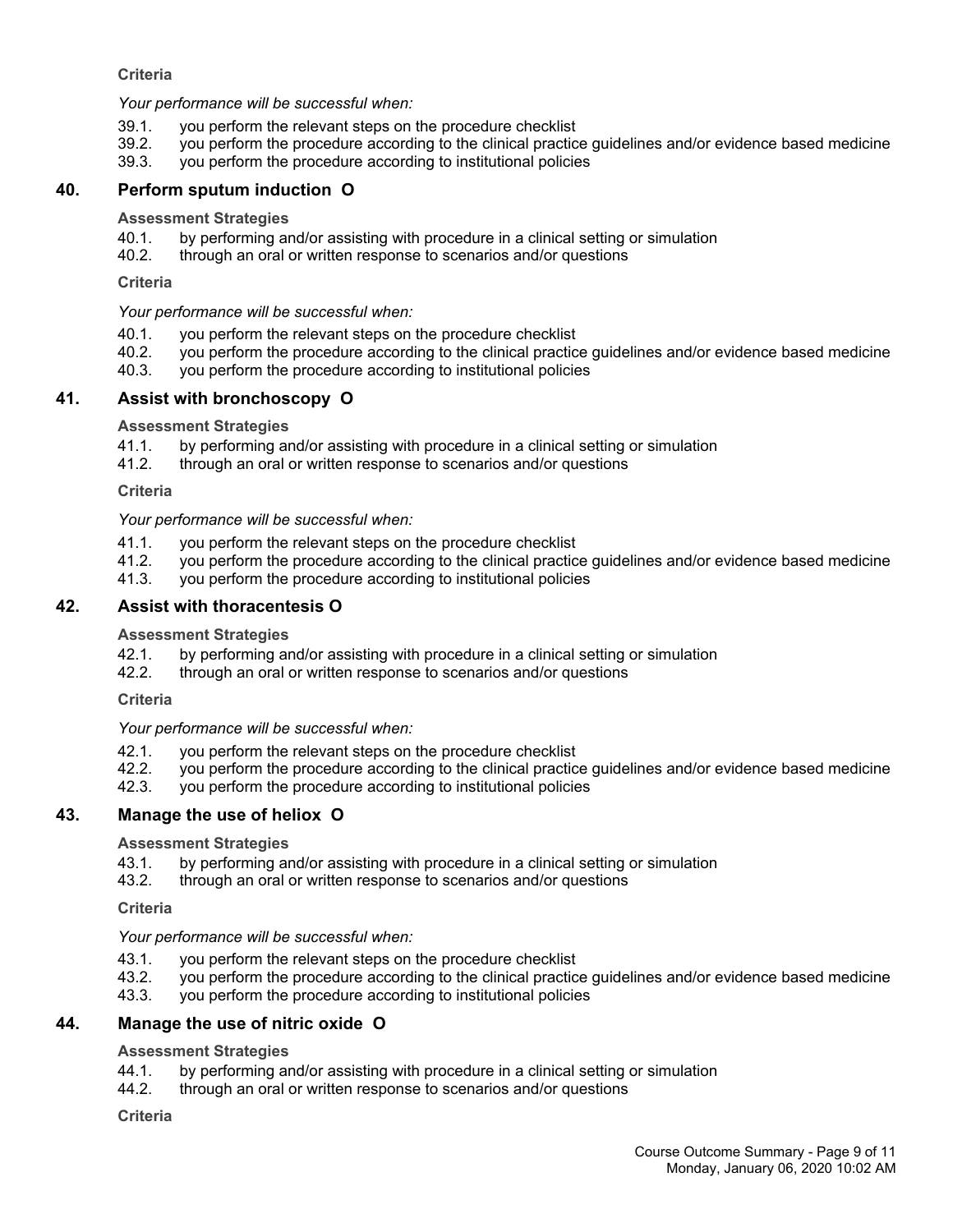*Your performance will be successful when:*

- 44.1. you perform the relevant steps on the procedure checklist
- 44.2. you perform the procedure according to the clinical practice guidelines and/or evidence based medicine
- 44.3. you perform the procedure according to institutional policies

### **45. Perform transcutaneous monitoring O**

#### **Assessment Strategies**

- 45.1. by performing and/or assisting with procedure in a clinical setting or simulation
- 45.2. through an oral or written response to scenarios and/or questions

**Criteria**

*Your performance will be successful when:*

- 45.1. you perform the relevant steps on the procedure checklist
- 45.2. you perform the procedure according to the clinical practice guidelines and/or evidence based medicine
- 45.3. you perform the procedure according to institutional policies

### **46. Assist with sleep lab procedures O**

#### **Assessment Strategies**

- 46.1. by performing and/or assisting with procedure in a clinical setting or simulation
- 46.2. through an oral or written response to scenarios and/or questions

**Criteria**

*Your performance will be successful when:*

- 46.1. you perform the relevant steps on the procedure checklist
- 46.2. you perform the procedure according to the clinical practice guidelines and/or evidence based medicine
- 46.3. you perform the procedure according to institutional policies

### **47. Perform a complete pulmonary function test O**

#### **Assessment Strategies**

- 47.1. by performing and/or assisting with procedure in a clinical setting or simulation
- 47.2. through an oral or written response to scenarios and/or questions

**Criteria**

- 47.1. you perform the relevant steps on the procedure checklist
- 47.2. you perform the procedure according to the clinical practice guidelines and/or evidence based medicine
- 47.3. you perform the procedure according to institutional policies

### **48. Perform an arterial line draw O**

**Assessment Strategies**

- 48.1. by performing and/or assisting with procedure in a clinical setting or simulation
- 48.2. through an oral or written response to scenarios and/or questions

**Criteria**

- 48.1. you perform the relevant steps on the procedure checklist
- 48.2. you perform the procedure according to the clinical practice guidelines and/or evidence based medicine
- 48.3. you perform the procedure according to institutional policies

### **49. Monitor pleural drainage systems O**

**Assessment Strategies**

- 49.1. by performing and/or assisting with procedure in a clinical setting or simulation
- 49.2. through an oral or written response to scenarios and/or questions

**Criteria**

- 49.1. you perform the relevant steps on the procedure checklist
- 49.2. you perform the procedure according to the clinical practice guidelines and/or evidence based medicine
- 49.3. you perform the procedure according to institutional policies

### **50. Create a respiratory care plan according to evidence based practices O**